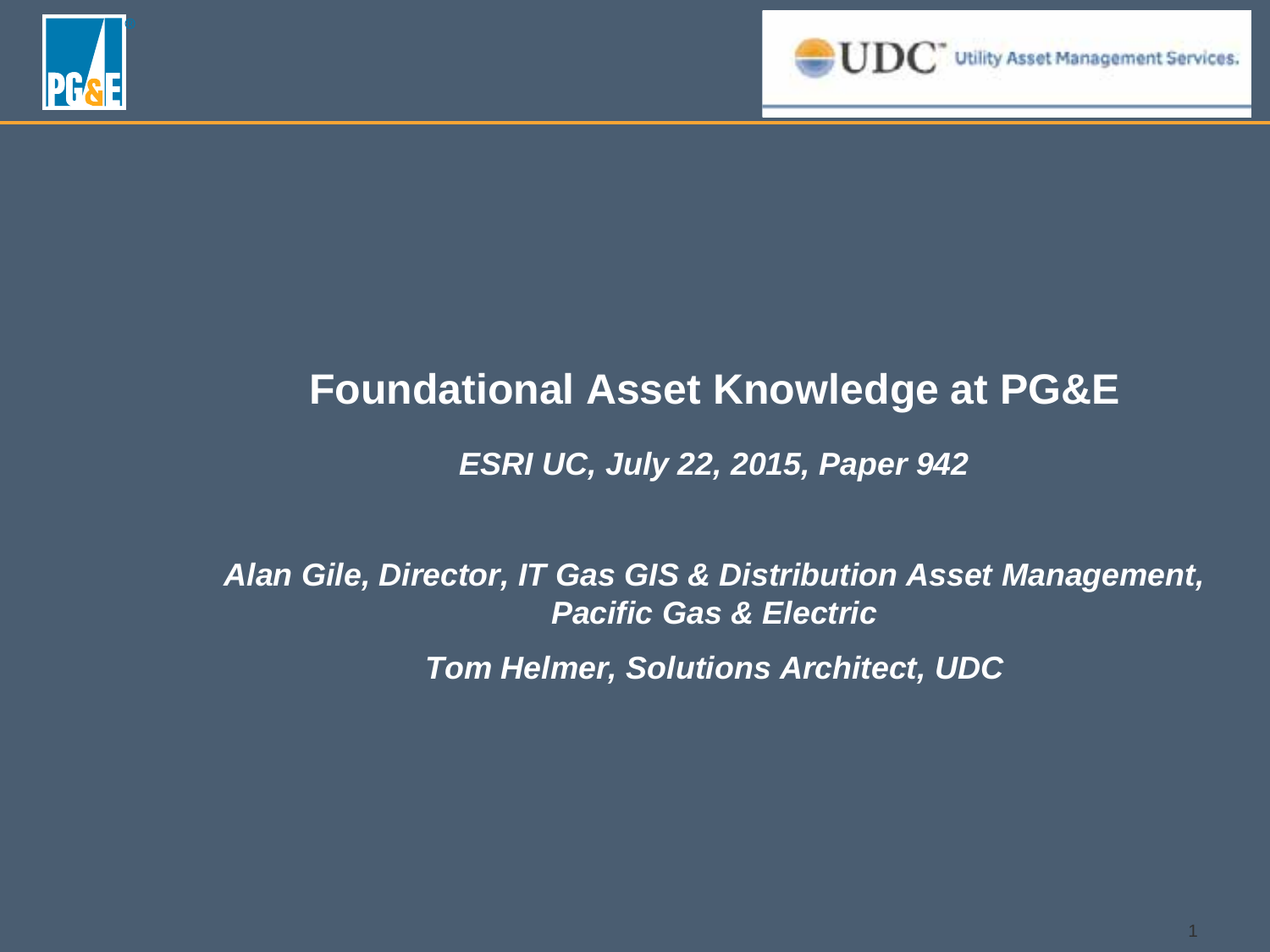

- **UDC Gas Transmission Pipeline Integrity Reference Framework**
- **Where Linear Referenced Asset Management Fits at PG&E**
- **System Architecture of Gas Transmission (GT) GIS and Asset Management (FAK)**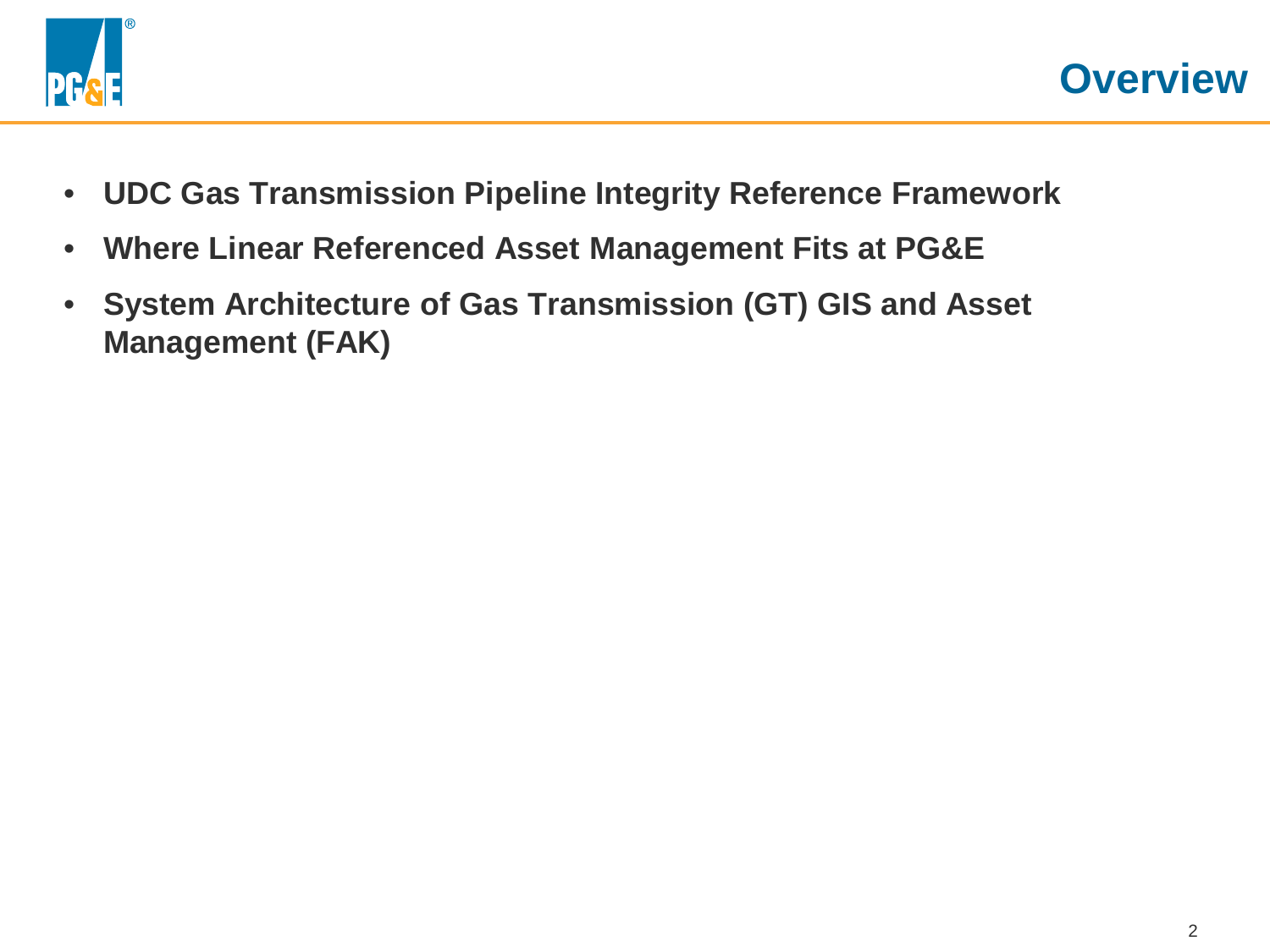## **UDC PIPELINE INTEGRITY REFERENCE FRAMEWORK Concepts and Technologies**

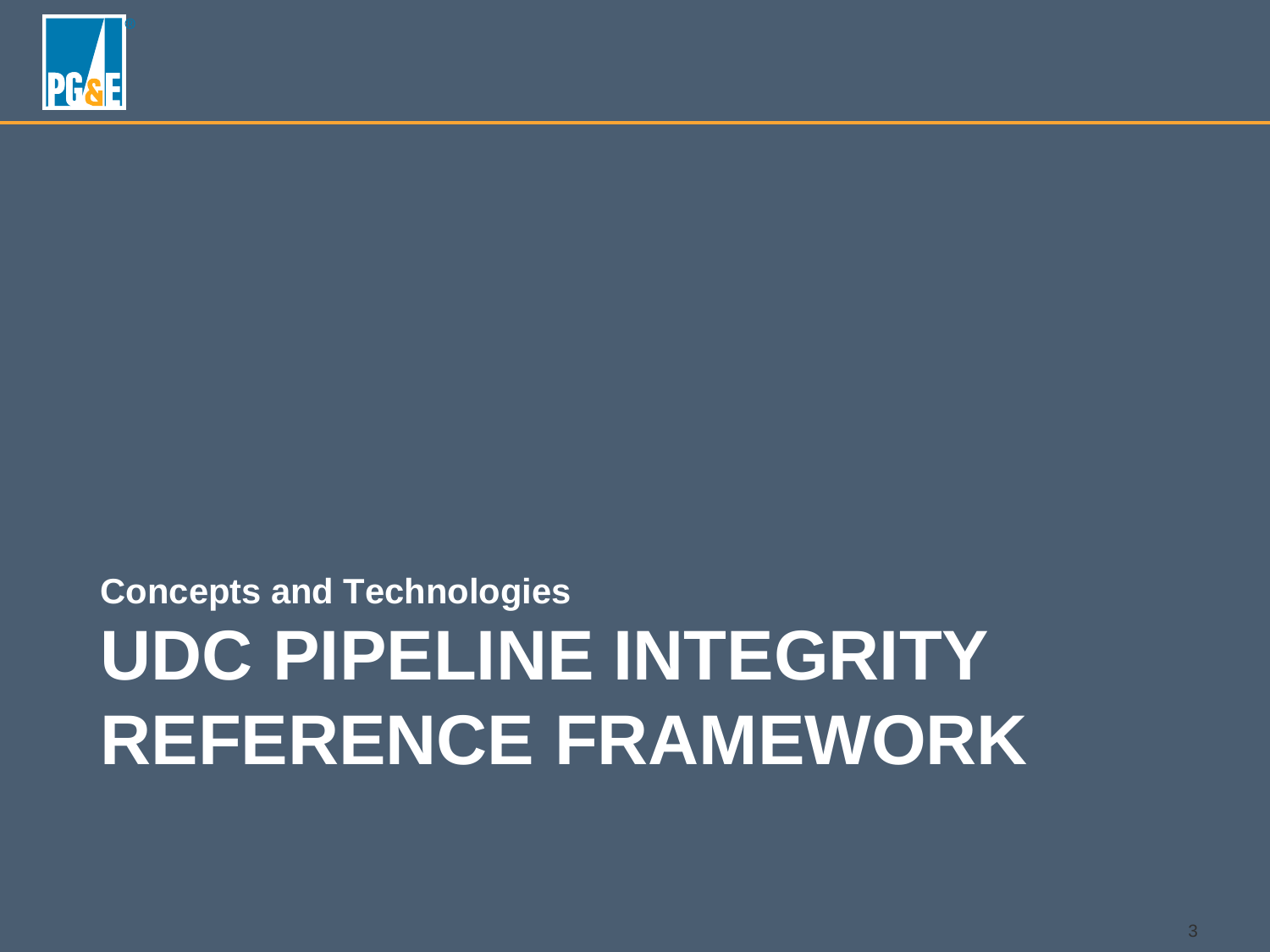

- EAM with linear asset management (LAM) functionality
- Linear Asset Repository managed by GIS, EAM, and Content Management
- Single software framework to build applications to support asset management and survey planning, monitoring and compliance reporting for leak surveys, CP surveys, valve inspections, regulator inspections
- GIS Centerline editing paradigm to support linear asset management and pipeline integrity event management
- Fully integrated field workforce environment bringing mGIS, work order and document management functionality
- Single software framework (spatially enabled BI) to support asset manager and operations center
- Case Study Management environment reused for planning, integrity management and operational awareness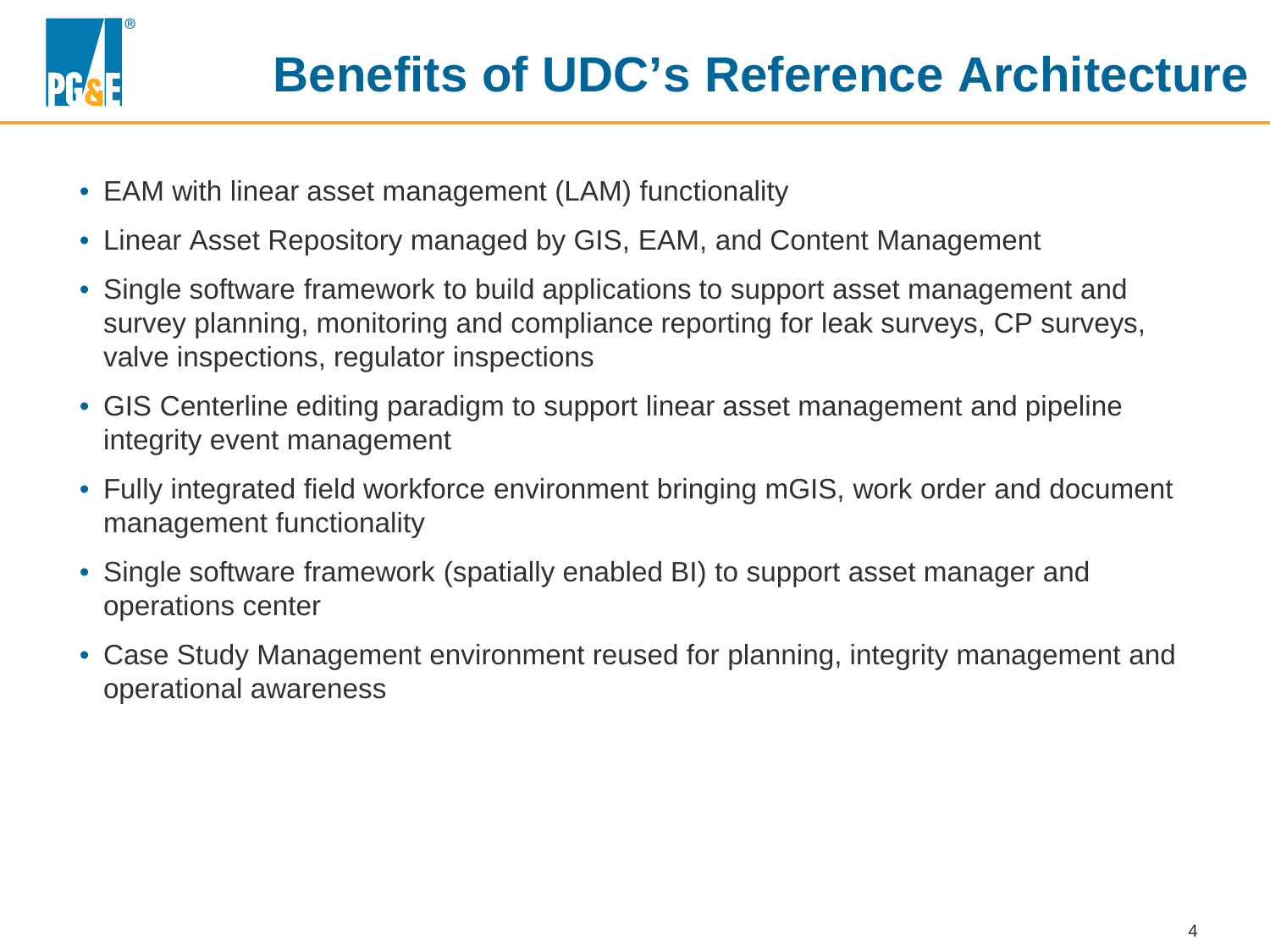

### **UDC Reference Framework**

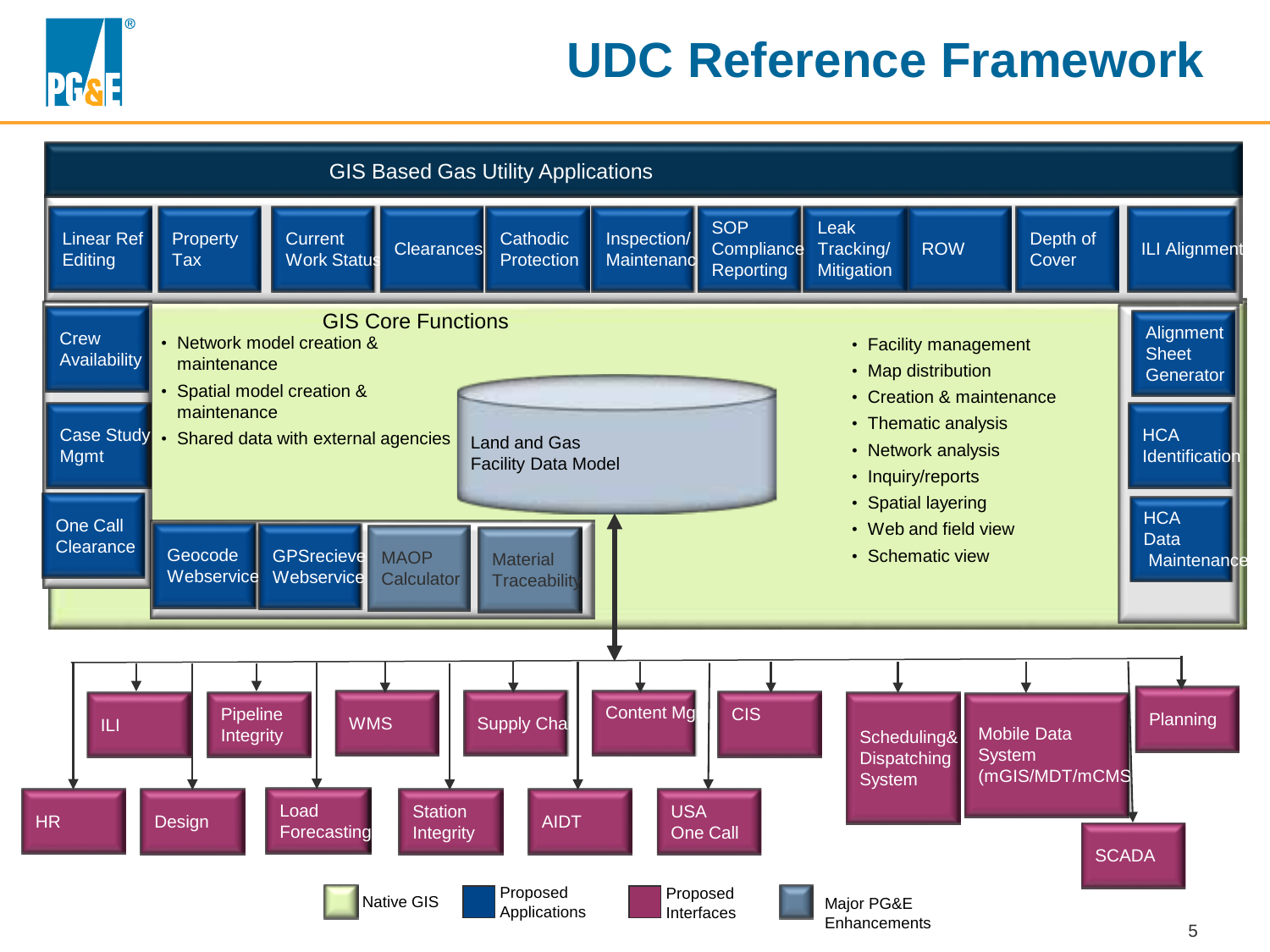#### **Technology Heat Map**



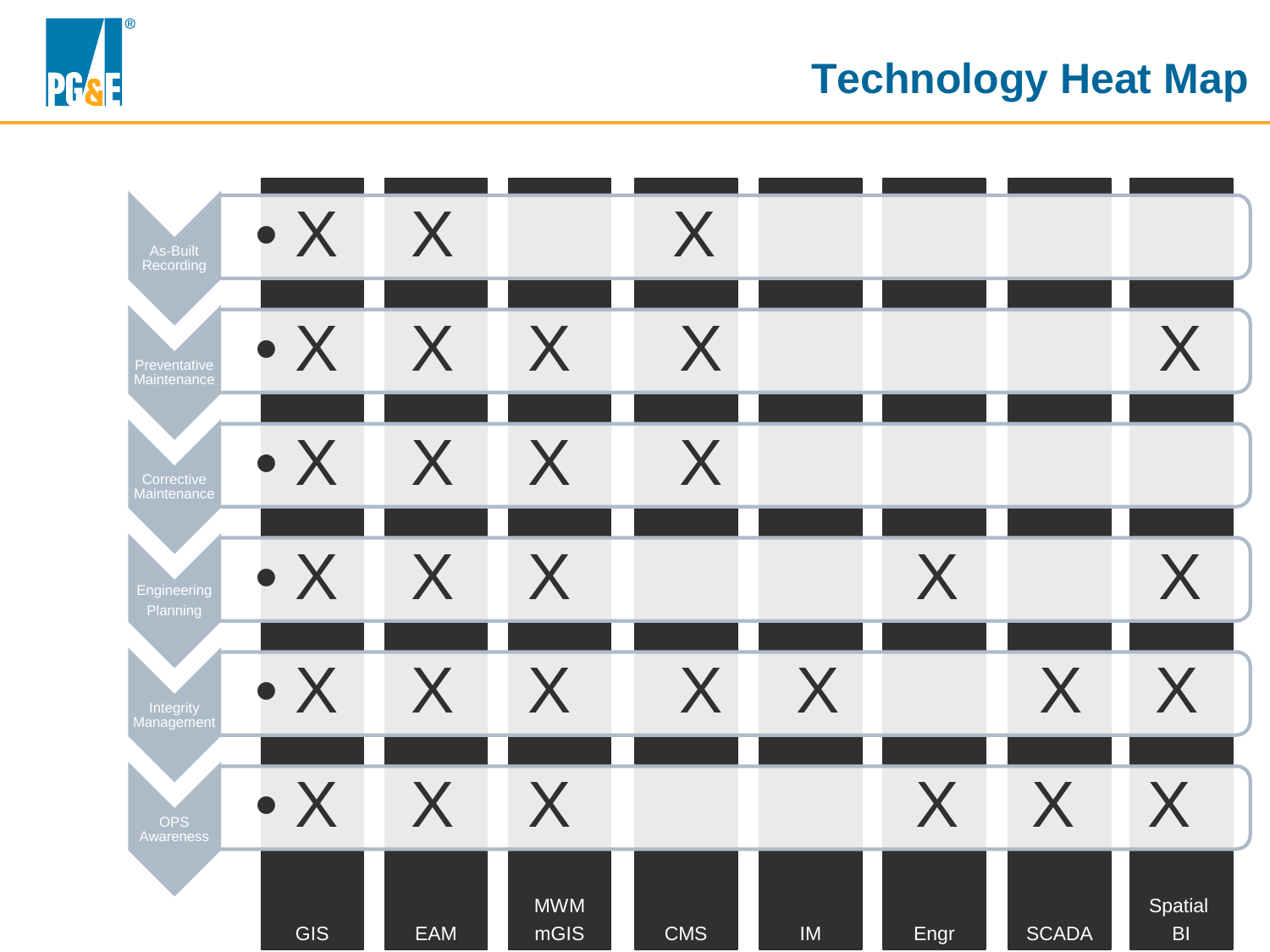

## **PG&E'S GT IMPLEMENTATION ROADMAP Where Business and Technology Meet**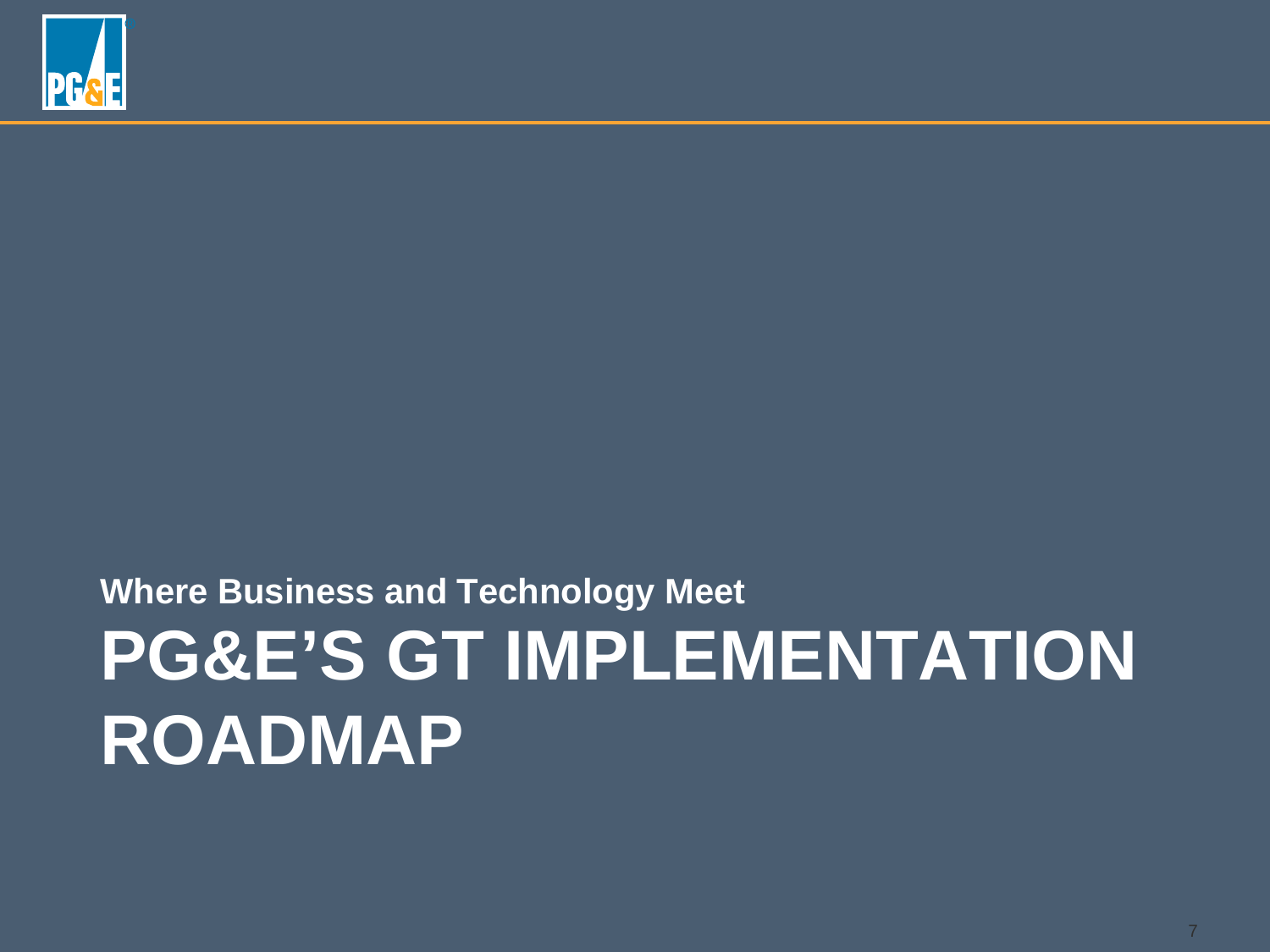#### **Transmission Gas Roadmap**

**PG**&E

**Where Linear Referencing Fits at PG&E**

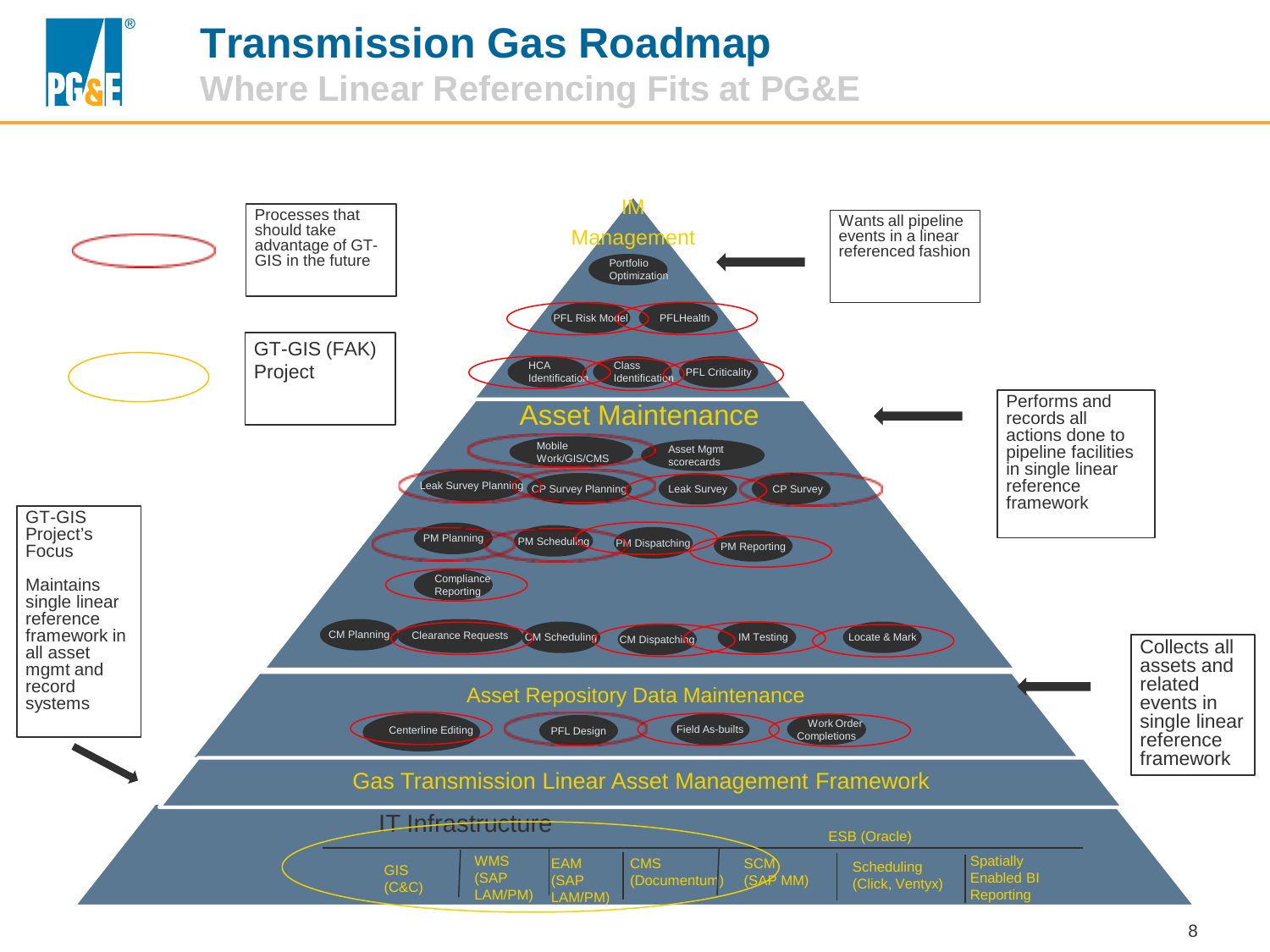

#### **GT Business Area Roadmap**

| Design/Build/<br><b>Decommission</b>                                                                                                                                                                                                                                                                                                                                                                                                                                                                                                                                                                                                                                                               | <b>Leak Survey</b>                                                                                                                                                                                               | <b>Integrity</b><br><b>Management</b>                                                                                                                                                             | <b>Preventative</b><br><b>Maintenance</b>                                                                                                                                                                                                                                                                                                                                                                                                                                                                                                                                                                                                                     | <b>Corrective</b><br><b>Maintenance</b>                                                                                                                                                                                                                                          | Locate and<br><b>Mark</b>                                                                                                                                         | <b>Project</b><br><b>Planning</b>                                                                                                                                                               |
|----------------------------------------------------------------------------------------------------------------------------------------------------------------------------------------------------------------------------------------------------------------------------------------------------------------------------------------------------------------------------------------------------------------------------------------------------------------------------------------------------------------------------------------------------------------------------------------------------------------------------------------------------------------------------------------------------|------------------------------------------------------------------------------------------------------------------------------------------------------------------------------------------------------------------|---------------------------------------------------------------------------------------------------------------------------------------------------------------------------------------------------|---------------------------------------------------------------------------------------------------------------------------------------------------------------------------------------------------------------------------------------------------------------------------------------------------------------------------------------------------------------------------------------------------------------------------------------------------------------------------------------------------------------------------------------------------------------------------------------------------------------------------------------------------------------|----------------------------------------------------------------------------------------------------------------------------------------------------------------------------------------------------------------------------------------------------------------------------------|-------------------------------------------------------------------------------------------------------------------------------------------------------------------|-------------------------------------------------------------------------------------------------------------------------------------------------------------------------------------------------|
| Mapper, Asset Strategist,<br>Supervisor, Field                                                                                                                                                                                                                                                                                                                                                                                                                                                                                                                                                                                                                                                     | <b>Integrity Management,</b><br>Mapper, Field<br>Supervisor, Field                                                                                                                                               | IM, Asset Strategist,<br><b>Mapper</b>                                                                                                                                                            | Asset Strategist, Clerical,<br>T&R Supervisor,<br><b>Corrosion Mechanics.</b><br>Gas Techs, M&C<br>Mechanics, Gas<br>Mechanic, Mapper                                                                                                                                                                                                                                                                                                                                                                                                                                                                                                                         | Mapper, Field<br>Supervisor, Field,<br>Clerical, Asset Strategist                                                                                                                                                                                                                | Internal/External Party,<br>Integrity Management,<br>local M&C, Damage<br>Prevention Supervisor,<br><b>External IRTH staff</b>                                    | Asset Strategist,<br><b>Portfolio Managers</b>                                                                                                                                                  |
| <b>Projects</b><br>• GT-GIS (FAK)<br><b>Design PFLs</b><br><b>Transmission Field As-</b><br><b>Built Automation</b><br><b>GT Station collaboration</b><br>(GT Station Critical Data<br>Validation and Migration)<br>Mariner Supply Chain<br><b>Materials Traceability</b><br>• Utilize GIS functionality for<br>all mobile applications<br>Data Cleanup Projects<br>• Migrate PLM pipeline<br>actions<br>PODS data development<br>Centerline<br>PAS 55 Enabling Critical &<br>Health Coding of Assets in<br><b>SAP &amp; PLM</b><br><b>Station MAOP Validation</b><br>Mariner Documentum Gas<br>Corrective Initiative<br><b>Station Assets in SAP</b><br><b>Updated GIS with Station</b><br>Assets | <b>Projects</b><br>• Leak Survey Redesign<br>• Mariner Leak Survey<br><b>Schedule Migration</b><br>• Replicate Spear Data in-<br>house for Analytics<br>• Leak Survey Mobility -<br>Moved to Ventyx<br>• Picarro | <b>Projects</b><br>• Mariner Integrity<br>Management and Risk<br><b>Analysis Software</b><br>Data Management of<br><b>HCA &amp; Class base</b><br>features<br><b>Asset Analytics</b><br>Dashboard | <b>Projects</b><br>• Mariner Gas Preventative<br>Maintenance Valves and<br><b>Regulators</b><br><b>Mariner Gas Preventative</b><br>Maintenance Corrosion<br>• Mariner Gas Preventative<br>Maintenance Production<br>(4 Phases Planned)<br>Mariner Documentum Gas<br><b>Preventative Maintenance</b><br>Data & Document<br>Modernization<br><b>Click Scheduling Tool</b><br>Upgrade<br>Mariner PLM mobilize<br>PLM process for pipeline,<br>CP & Line Equipment<br>Mobilize preventative and<br>corrective maintenance for<br>station assets in SAP<br>(AMBBS)<br><b>Data Cleanup Projects</b><br>Mariner PLM pipeline and<br>corrosion migrated to<br>SAP/GIS | Projects<br>• Mariner Gas Corrective<br>Maintenance - Leak<br>Repair, Mobile Ready<br>Development<br>• Gas Corrective Mobile<br>Data Cleanup Projects<br>• Mariner Gas Corrective<br>Maintenance - Doc and<br>Data Cleanup<br>• Leak Repair Document &<br>Data Clean-up Phase II | Projects<br>• Mariner Locate & Mark<br>Device Replacement &<br><b>IRTH Upgrade</b><br>• Decommission IRTH with<br>SAP/Ventyx/GIS in-house<br>One-Call replacement | <b>Projects</b><br>Mariner project Portfolio<br><b>Management Tools</b><br>(PPM)<br>SAP and P6 Integrated<br><b>Risk Based Asset</b><br><b>Investment Portfolio</b><br><b>Optimization Tool</b> |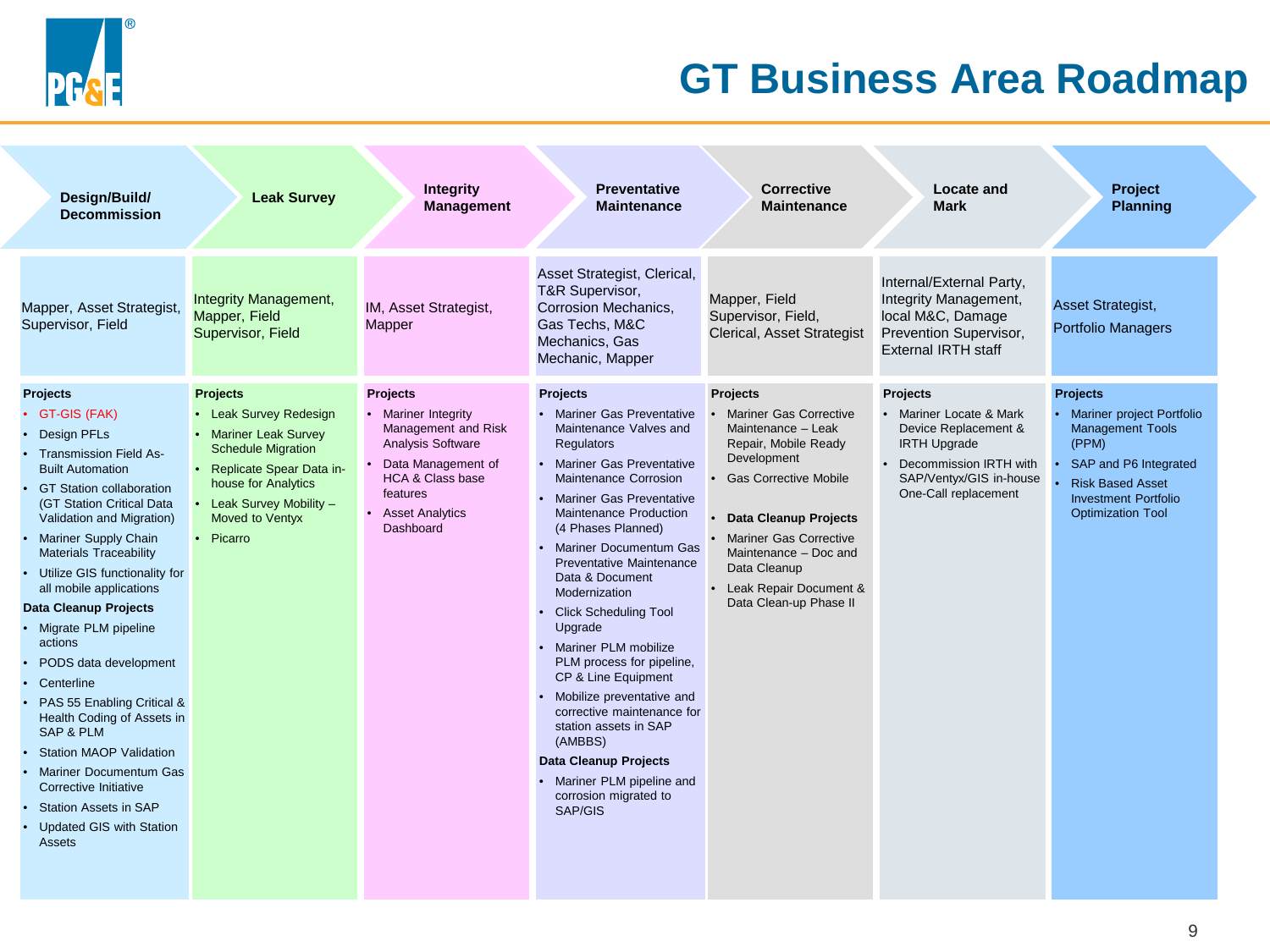

#### **FAK Components**

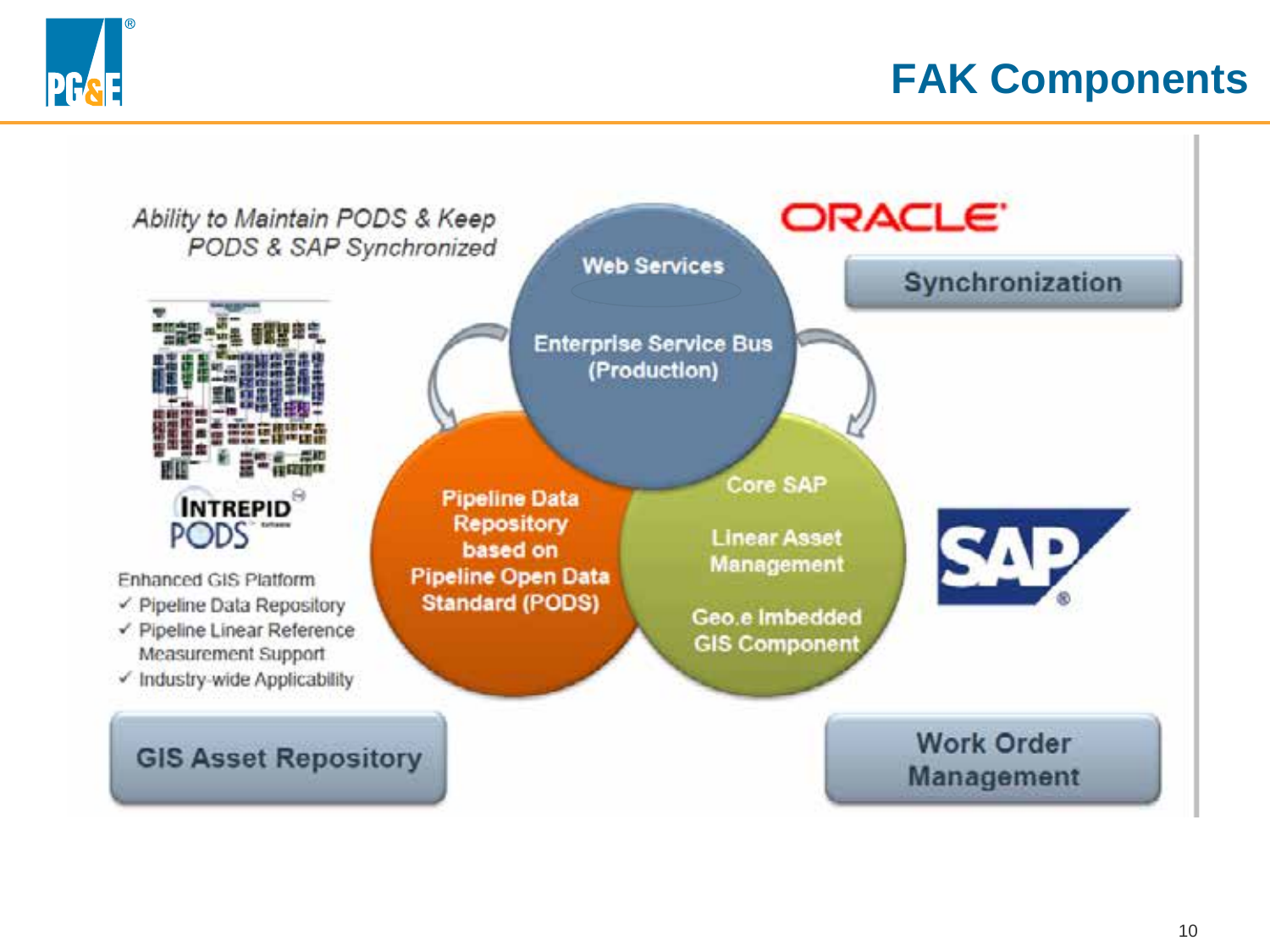

#### **Linear Reference GIS Platform (Intrepid)**



Consolidate pipeline data attributes and all associated documents within a component-<br>based GIS System of Record  $\rightarrow$  "Traceable, verifiable and complete records"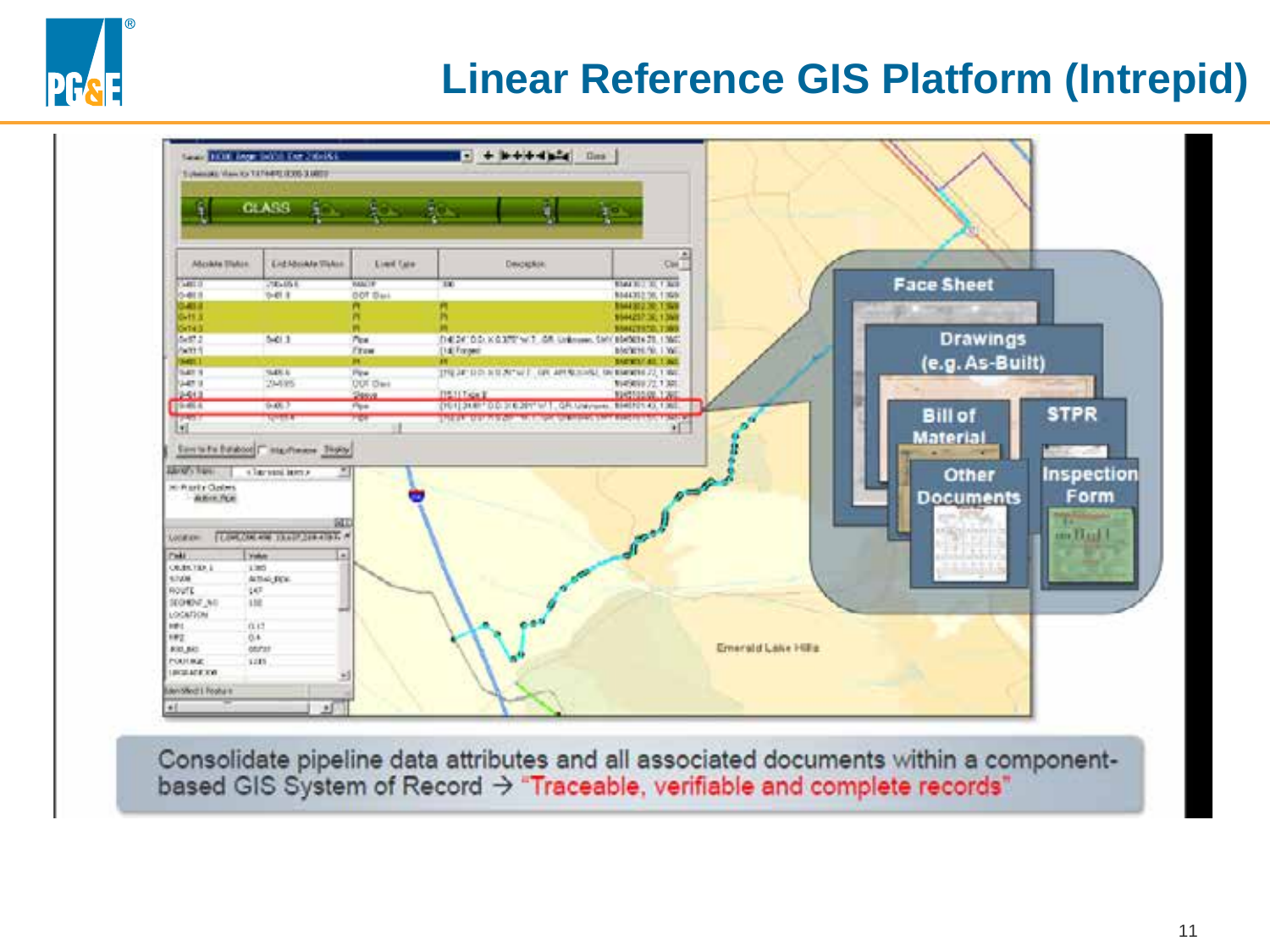

**Linear Referencing**

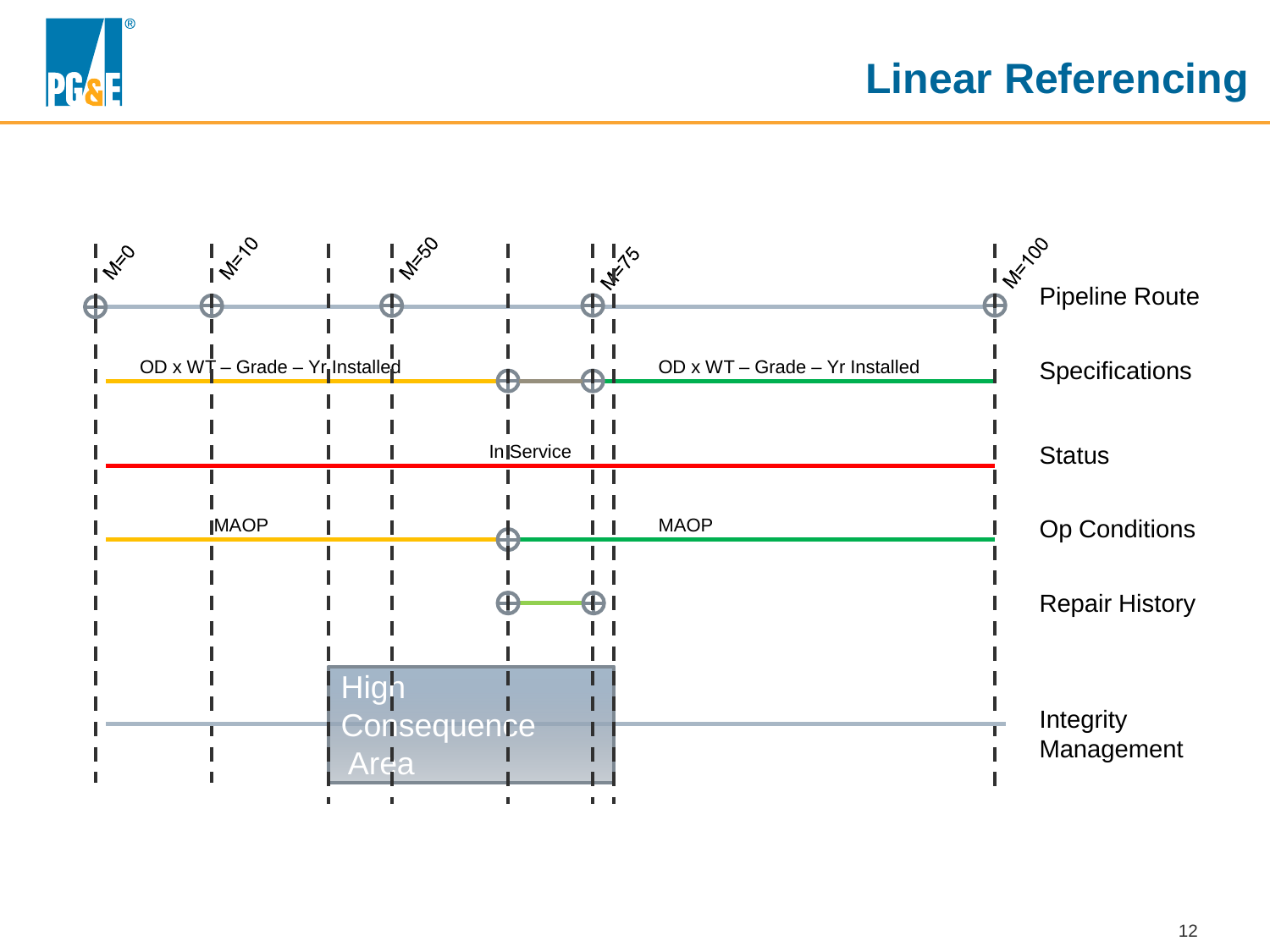# **Linear Referenced Asset Repository – GT GIS/SAP LAM**

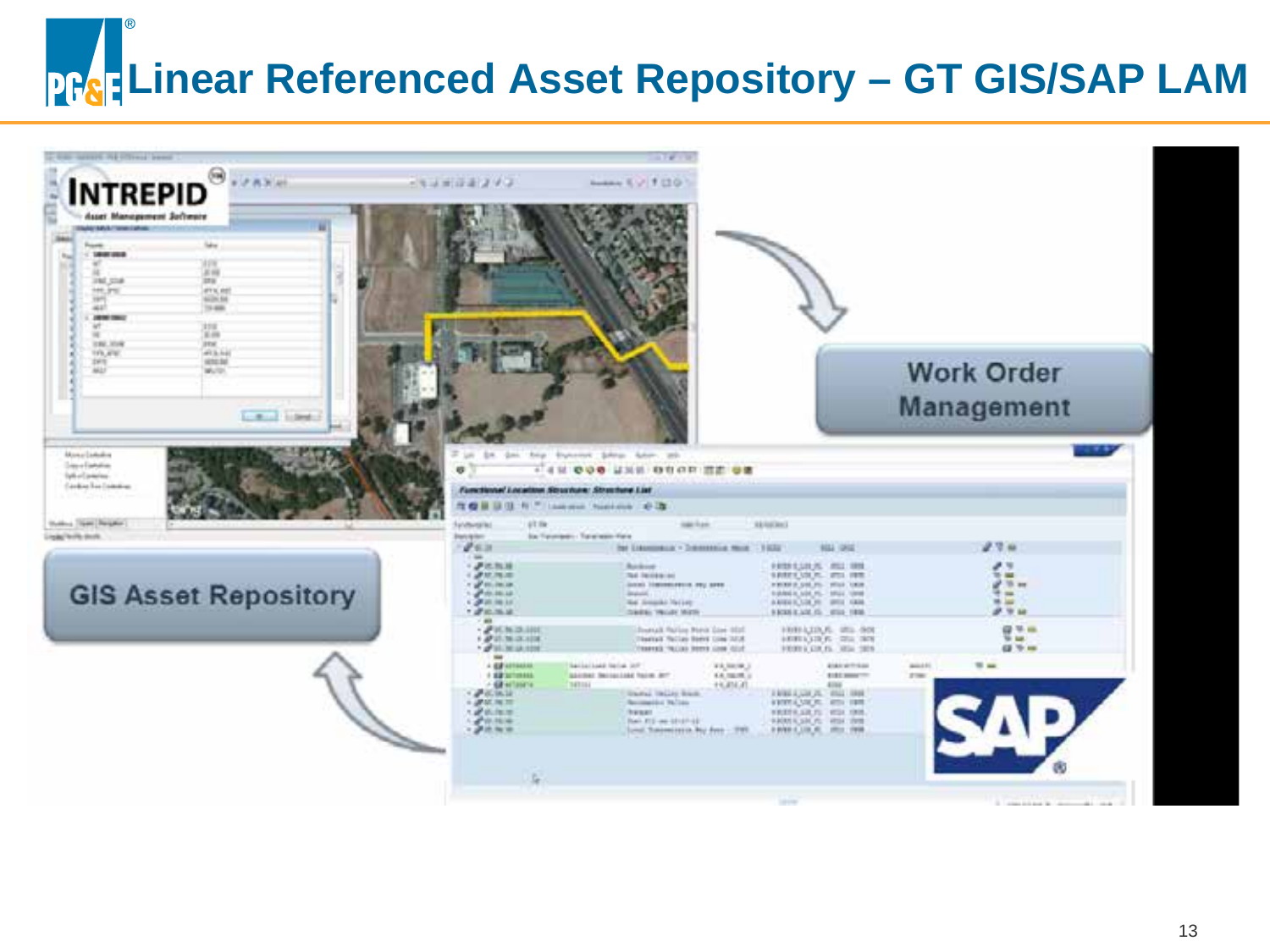

**Linear**- resembling, represented by, or consisting of a line or lines.

(www.thefreedictionary.com/linear)

An **asset** is a plant, machinery, property, buildings, vehicles and other items that have a distinct value to an organization.

**Linear Assets** – assets resembling, represented by, or consisting of a line or lines (of continuous length). Linear assets can be roads, pipeline, transmission lines, rail track or any other equipment or structures whose purpose is to move or allow the movement of material, products or services.

**Linear Asset Management (LAM)-** systematic and coordinated activities and practices through which an organization optimally and sustainably manages its linear assets and asset systems, their associated performance, risks and expenditures over their life cycles for the purpose of achieving its organizational strategic plan for asset integrity management.

- Pipelines move water, oil, gas, sewage etc…
- Transmission Cable, move energy/electricity
- Roads allow the movement of vehicles

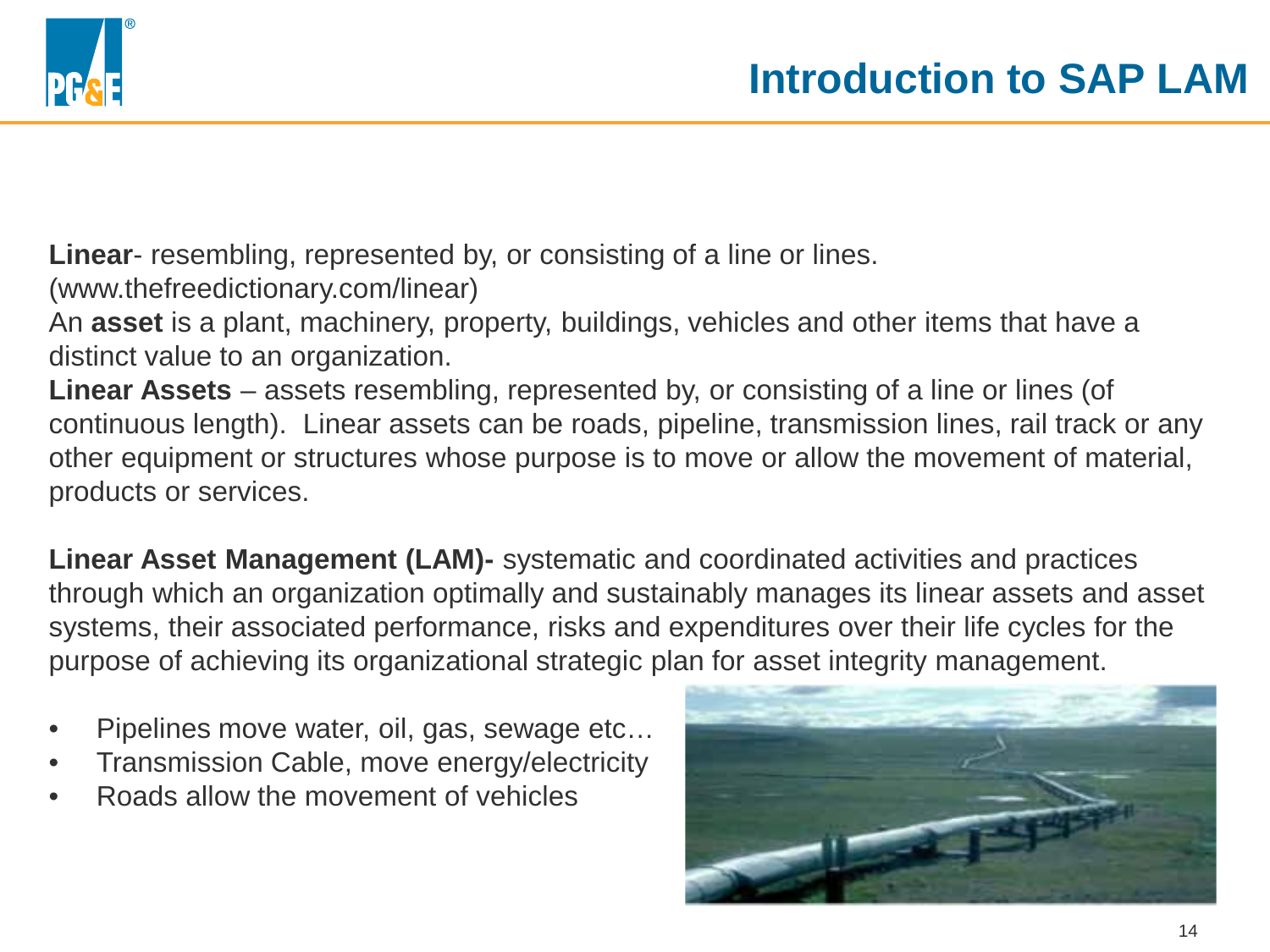

Linear Distributive Characteristics (LDC) allow for many characteristic assignment to a single linear Functional Location or Equipment with attributes (range event) that are independent regardless of length.

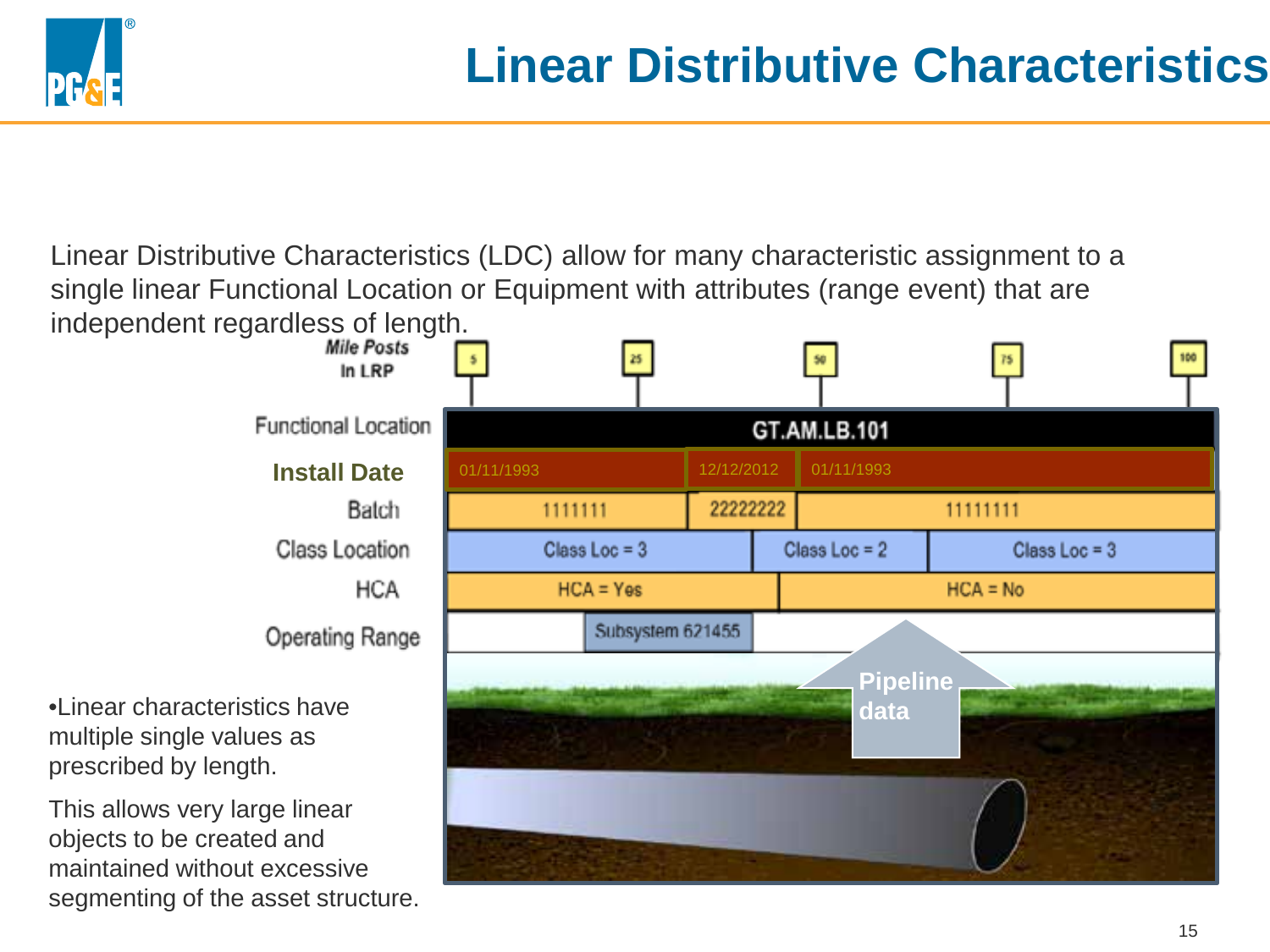#### **Leveraging LAM**



• Without LAM the traditional hierarchical structures of assets to represent a linear network is too complex for traditional Enterprise Asset Management (EAM) systems

- Linear referencing (for gas utilities) is described as; the distance along a pipeline of an object or event in relation to the start or end point of the parent object (pipeline)
- SAP LAM is designed to leverage SAP's Plant Maintenance functionality for linear asset management by way of linear referencing

| Functional Location Structure: Structure List |                                       |  |                                  |                                                                                                                                                                                                                               |               |                                                                                                                                                                                                                                |                                |
|-----------------------------------------------|---------------------------------------|--|----------------------------------|-------------------------------------------------------------------------------------------------------------------------------------------------------------------------------------------------------------------------------|---------------|--------------------------------------------------------------------------------------------------------------------------------------------------------------------------------------------------------------------------------|--------------------------------|
| 优心思 [ii ] 取 T Limit store Expectation of La   |                                       |  |                                  |                                                                                                                                                                                                                               |               |                                                                                                                                                                                                                                |                                |
| Pentters/Tec.                                 | $-67$                                 |  |                                  | Video Recent                                                                                                                                                                                                                  |               | OLLET/JOLT                                                                                                                                                                                                                     |                                |
| <b>Description</b>                            | <b>CONTRACTOR</b><br>GAS TRANSPESSION |  |                                  |                                                                                                                                                                                                                               |               |                                                                                                                                                                                                                                |                                |
| $ \mathcal{Q}$ ii                             |                                       |  | GLI INAMINISTORI                 |                                                                                                                                                                                                                               | <b>ORCHER</b> | <b>Today</b>                                                                                                                                                                                                                   |                                |
| $-94.01$                                      |                                       |  | 120723-00213                     |                                                                                                                                                                                                                               |               | <b>Q ECOS RIES</b>                                                                                                                                                                                                             |                                |
| $\cdot$ $\vartheta$ in minimage               |                                       |  |                                  | CONSTITUES GAN DISCOUNDED                                                                                                                                                                                                     |               | <b>G-DOES ROLL</b>                                                                                                                                                                                                             |                                |
| · O WILDRESS                                  |                                       |  | <b>CERGER</b>                    |                                                                                                                                                                                                                               |               | <b>U ECES KIER</b>                                                                                                                                                                                                             |                                |
| $+29.1881.0062$                               |                                       |  |                                  | OTHER INSISCHMENTS                                                                                                                                                                                                            |               | <b>GROUP ROOM</b>                                                                                                                                                                                                              |                                |
| · of all list and                             |                                       |  | <b>SECONDERS</b>                 |                                                                                                                                                                                                                               |               | <b>GREEKEES</b>                                                                                                                                                                                                                |                                |
| $-200.103$                                    |                                       |  | LIG/CHE CHERALIZONS              |                                                                                                                                                                                                                               |               | G COLLECTI                                                                                                                                                                                                                     |                                |
| of aritist                                    |                                       |  | <b>FIRELINGS</b>                 |                                                                                                                                                                                                                               |               | <b>Q ACRE BITES</b>                                                                                                                                                                                                            |                                |
|                                               | * @ 31.11m.00310027                   |  |                                  | DOUSTLOSSY ELBOURE ENGINE CRITICAL                                                                                                                                                                                            |               | <b>S SCES KCER</b>                                                                                                                                                                                                             |                                |
| . OF OT LINE FORDE                            | $-20.1100.1 - 3002$                   |  | <b>ASPECTER</b><br><b>LINE 2</b> |                                                                                                                                                                                                                               |               | <b>STOLEROOM</b><br>G ROED ROES                                                                                                                                                                                                |                                |
|                                               |                                       |  |                                  |                                                                                                                                                                                                                               |               | <b>G ECON ROLL</b>                                                                                                                                                                                                             |                                |
|                                               |                                       |  |                                  |                                                                                                                                                                                                                               |               | * OF RELEASED TO A CONTRACT AND THE RELEASED OF A RELEASED AND TO A RELEASE A RELEASED AND TO A RELEASED A RELEASED AT A RELEASED AND DESCRIPTION OF A RELEASED AND DESCRIPTION OF A RELEASED AND DESCRIPTION OF A RELEASED AN |                                |
|                                               |                                       |  |                                  |                                                                                                                                                                                                                               |               |                                                                                                                                                                                                                                | TYDDG81.25                     |
|                                               |                                       |  |                                  |                                                                                                                                                                                                                               |               | <b>GIORN ROLL</b>                                                                                                                                                                                                              |                                |
|                                               |                                       |  |                                  |                                                                                                                                                                                                                               |               |                                                                                                                                                                                                                                | <b>E CORN BURN</b>             |
|                                               |                                       |  |                                  |                                                                                                                                                                                                                               |               |                                                                                                                                                                                                                                | G DOME ROLL                    |
|                                               |                                       |  |                                  | and an example in class of the control of the control of the control of the control of the control of the control of the control of the control of the control of the control of the control of the control of the control of |               |                                                                                                                                                                                                                                | and all programs and companies |

|                                 | 在 GBI 绿田 (N) Lineauton Insertence ( Ministeres 国 |                            |                       | <i><b>LAM</b></i> |            |
|---------------------------------|--------------------------------------------------|----------------------------|-----------------------|-------------------|------------|
| Functionalitie<br>OF.           |                                                  | <b><i>UNION EVENIR</i></b> | 1,8140,013            |                   |            |
| Deteroit on ONS TRANSBURG ON    |                                                  |                            |                       |                   |            |
| <b>F DE 42225135</b>            | 7.171                                            | 98189                      |                       |                   |            |
| $-90.78.17.54$                  |                                                  | 1,004 705                  | <b>A DODG BOTH</b>    |                   |            |
| $\frac{1}{2}$                   | 1.909<br>2,272,838                               | 2.272.000.0<br>$JTT =$     |                       | 詳して               |            |
| · 图 47/25/2011                  | 4. CANTINO                                       | $9.4$ (F)]                 |                       |                   |            |
| · GLASPINSKI                    | 1 875                                            | <b>WEIEE</b>               |                       |                   |            |
| <b>A 435 427-791 30</b>         | 2.415                                            | <b>WEIGH</b>               |                       |                   |            |
| $+1344725131$                   | 2 Calling                                        | 9577                       |                       |                   |            |
| · @ \$5.39.15.160               |                                                  | 11 Sept. 1958.             | <b>BRIES ROPA</b>     |                   |            |
| <b>CALL CONTROL</b>             | 2.000 2.477.000 2.677.000 27.271 8               |                            |                       | 331.7             |            |
| · Ed 41724000                   | Surtaficed Walter 291                            |                            | <b>SECRE STIFBER</b>  |                   |            |
| · Ed 42725142                   | Easterd                                          |                            | <b>SEDES </b>         |                   |            |
| + 国 4225142                     | <b>ETUT</b>                                      | 4401                       |                       |                   |            |
| $-90.0000$                      |                                                  | 1.184 HTL                  | <b>WEDDES ROES</b>    |                   |            |
| <b>CONTRACTOR</b>               | 1.010 7.077 416                                  | 2,922,486,2FT 2FT 9        |                       | 371.7             |            |
| <b>A CHEATCHERE</b>             | Shrin/tred Holve 2011                            |                            | <b>NETES MOVINGS</b>  |                   | のかす<br>この後 |
| <b>FEB 40724092</b>             | Annieltzed Nation 2011                           |                            | <b>SEIZE K777BIB</b>  |                   |            |
| 4 128 4373 656 E                | Apricilized Nation 38"                           |                            | <b>SEIZE ATTRES</b>   |                   |            |
| * @ 01.18.17.184                | TO A RESIDENCE OF LAND TO A                      |                            | 9 DOES BEER           |                   |            |
| - 88<br>and the control of      | 8.800 0.774.108                                  | 1.724.100.0FT.2FT+         |                       | 351.7             |            |
| <b>. 03-42724954</b>            | Bertallied Wales 22"                             |                            | <b>NECES ATTREE</b>   |                   | 1444       |
| · EN ALPSONAL                   | Gartalized Fairs 2011                            | <b>NATES:</b>              | <b>BECKE HISTORIA</b> |                   |            |
| · ES AZZELLAN                   | Eastling to the                                  | <b>NATES</b>               |                       |                   |            |
| · El satmitte.<br>+ Di alterato | <b>ETNICO</b>                                    |                            |                       |                   |            |
| · Gainers                       | <b>Gamnet</b><br>CTL2                            | $-95188$<br>$-9.0101$      |                       |                   | 社会会会       |
| + 2P 81. TH VY. 188             |                                                  | 1.182.155.                 | <b>BRIEN BORK</b>     |                   |            |
| ST. TH. YV. 958                 |                                                  | 1,1mi 1956                 | a pix i ecci.         |                   |            |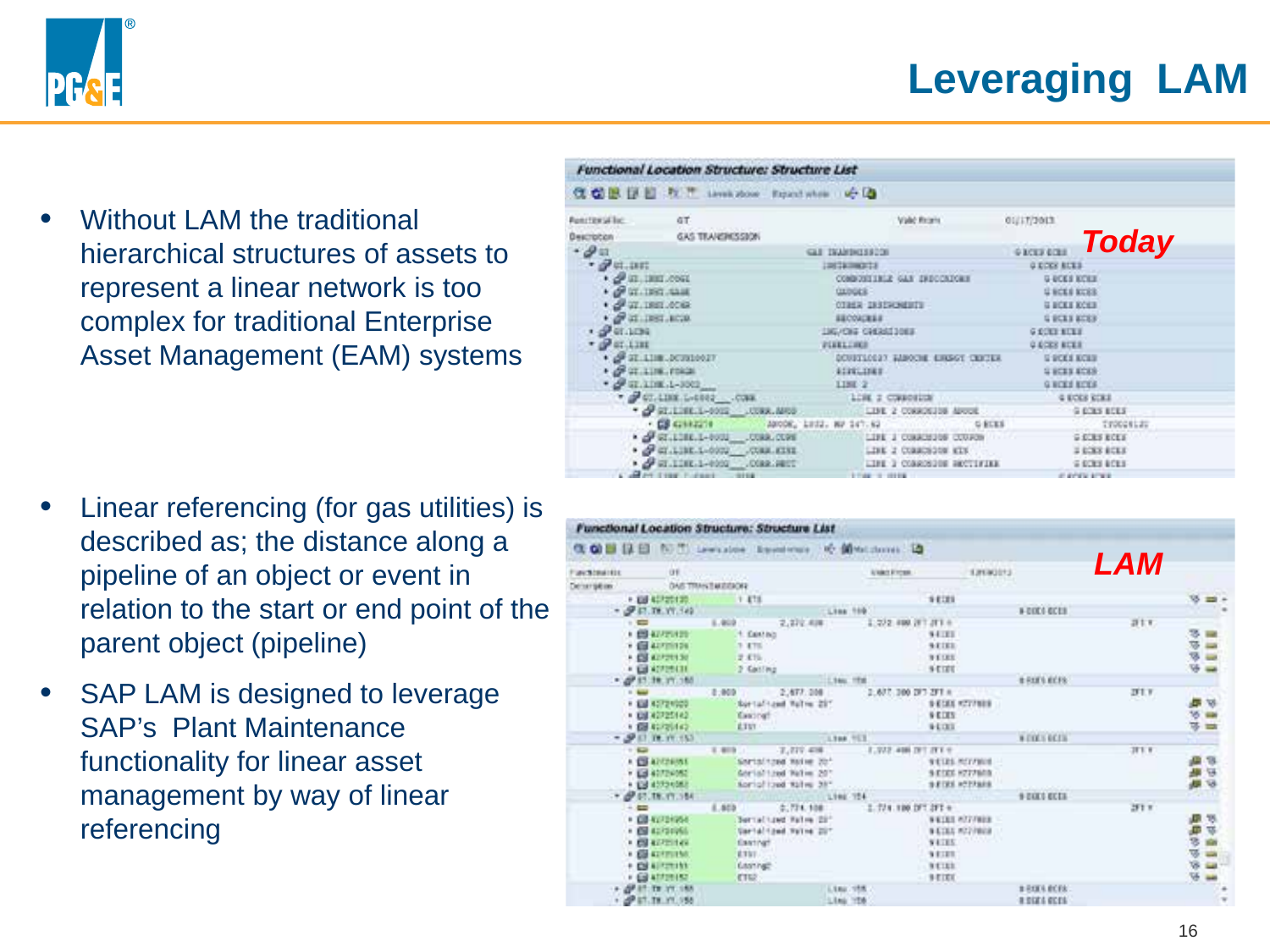

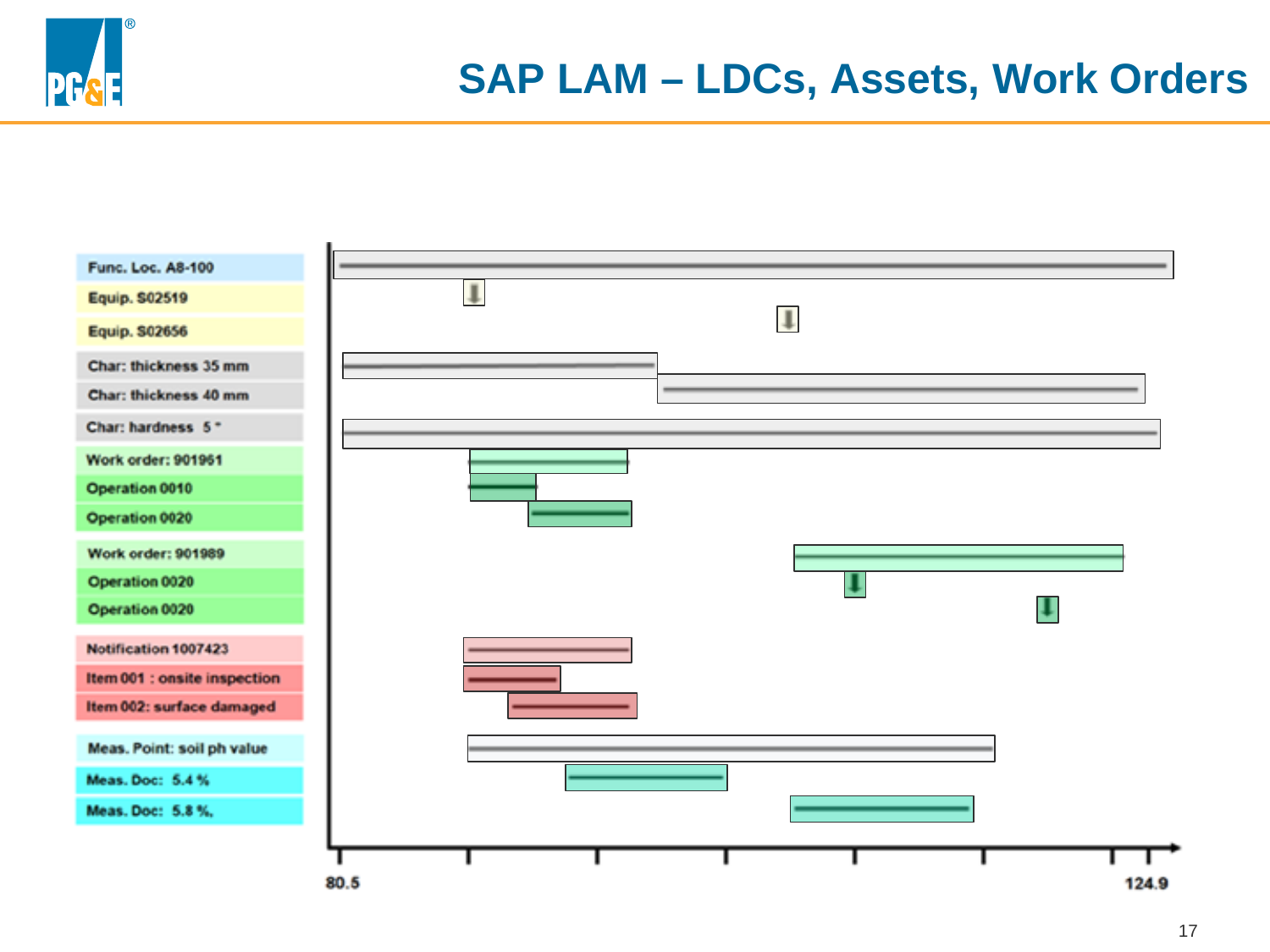

#### **GEO.e Local View on Functional Location and Notification**

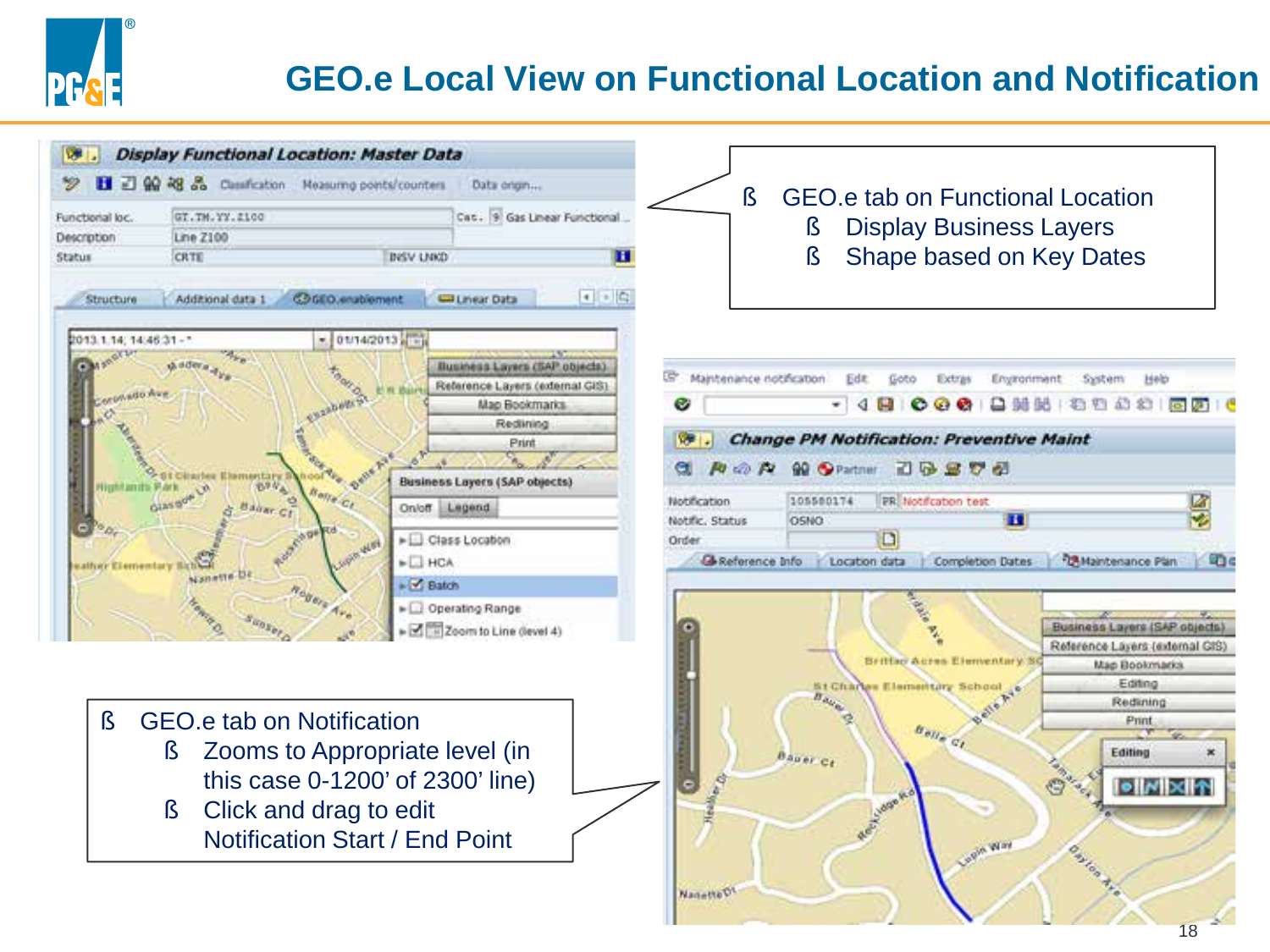

- **Quick Search on Business Layer View** 
	- Work Orders, Notifications, Equipment
	- Double-click to open Object

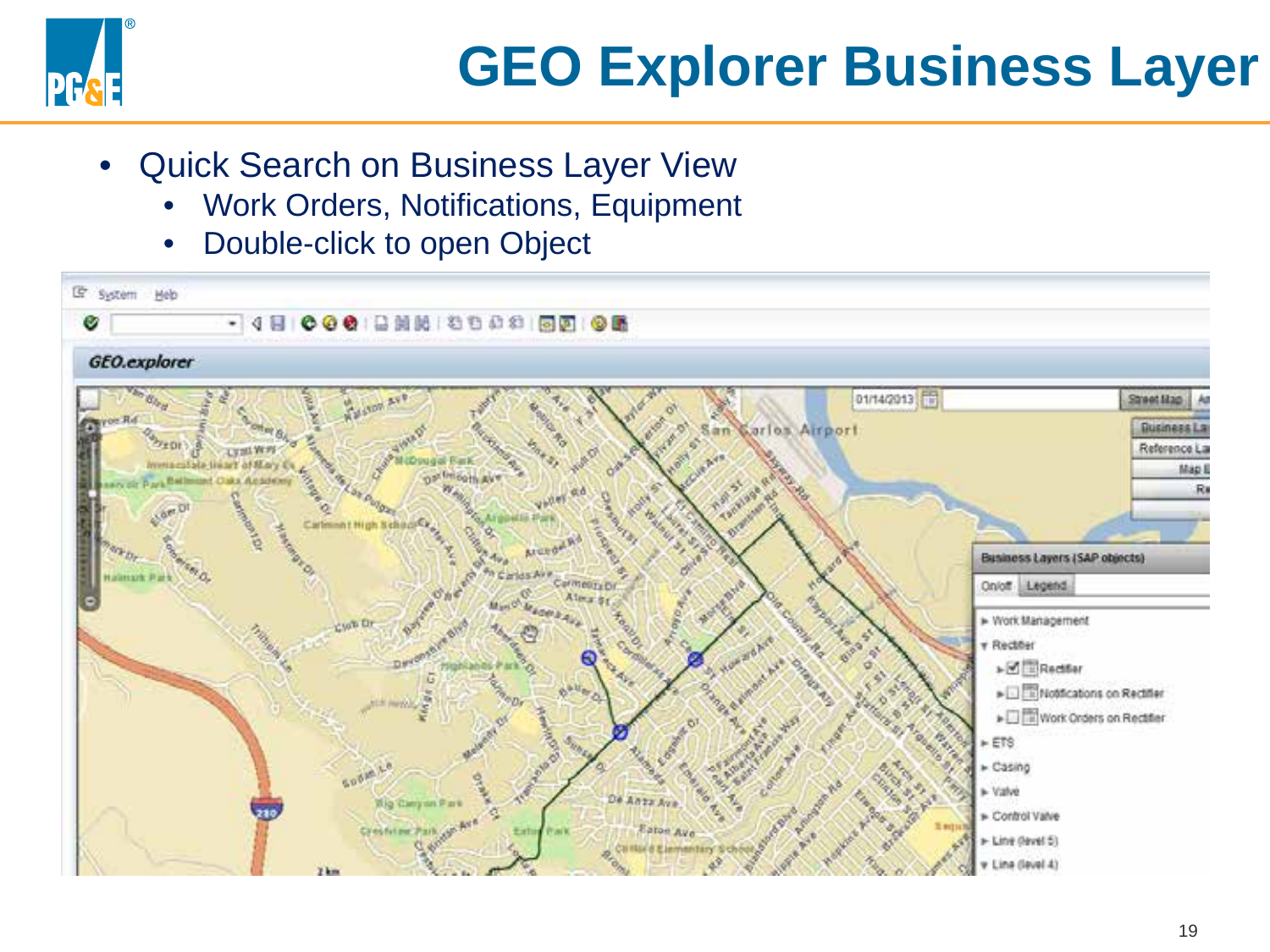![](_page_19_Picture_0.jpeg)

#### **Linear Referenced Asset Repository**

![](_page_19_Figure_2.jpeg)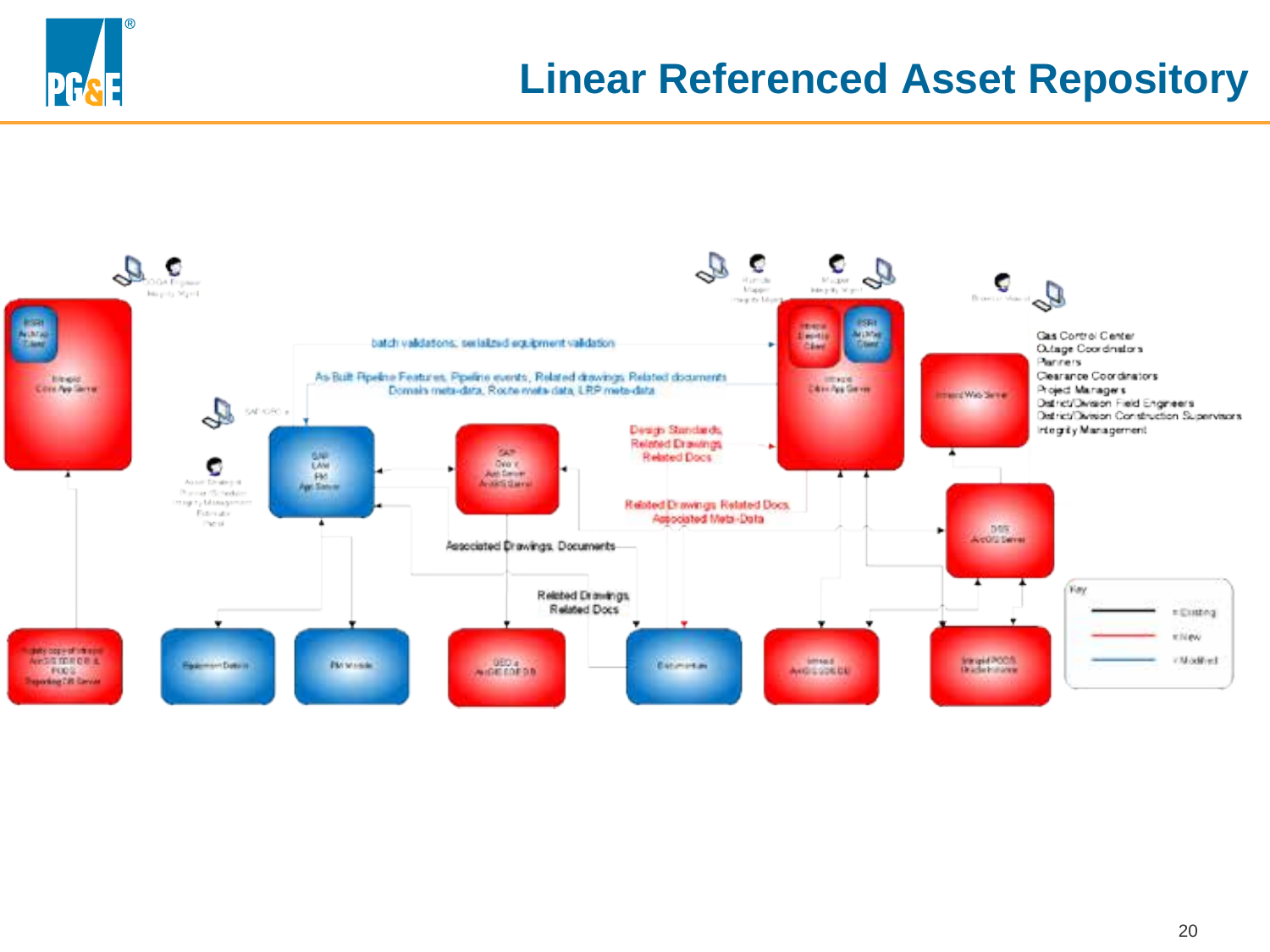![](_page_20_Picture_0.jpeg)

#### **PG&E's Technology Heat Map**

![](_page_20_Figure_2.jpeg)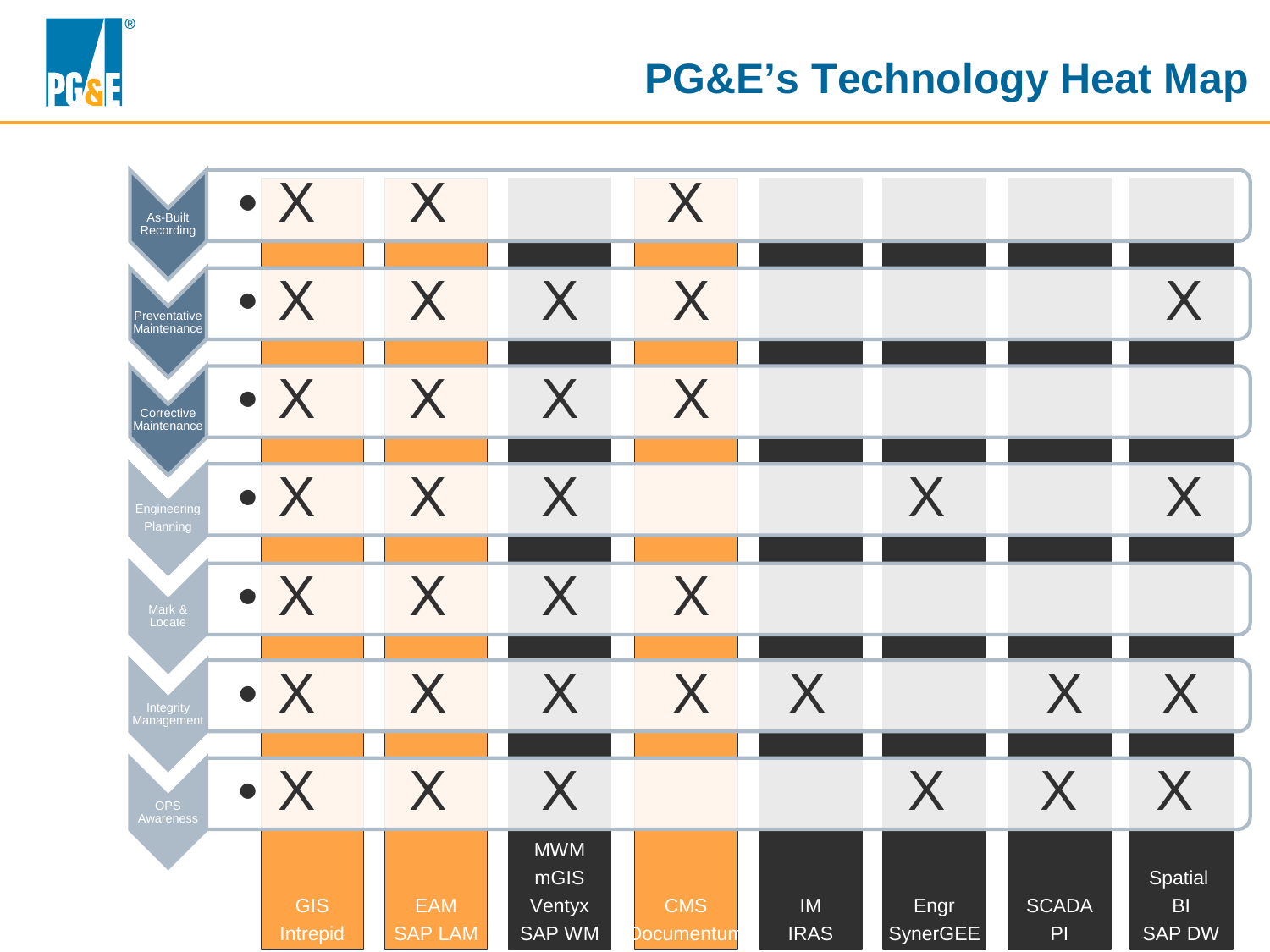![](_page_21_Picture_0.jpeg)

Linear data improvements to EAM (Enterprise Asset Management) will enhance work processing, by improving all five stages of the work order life cycle.

> **Initiation**-Locating equipment within the asset hierarchy is easier and more logical, aiding in *equipment ownership* at the technician level.

**Closeout**-Entering history against the right piece of equipment is critical in developing a *continuous improvement* culture.

![](_page_21_Picture_5.jpeg)

**Execution**- When work is planned and scheduled better, overall asset integrity is improved facilitating *process safety.*

> **Scheduling**- Better defined availability of *resources* (labor, materials, services, tools, equipment) within current operational constraints to meet the identified workload.